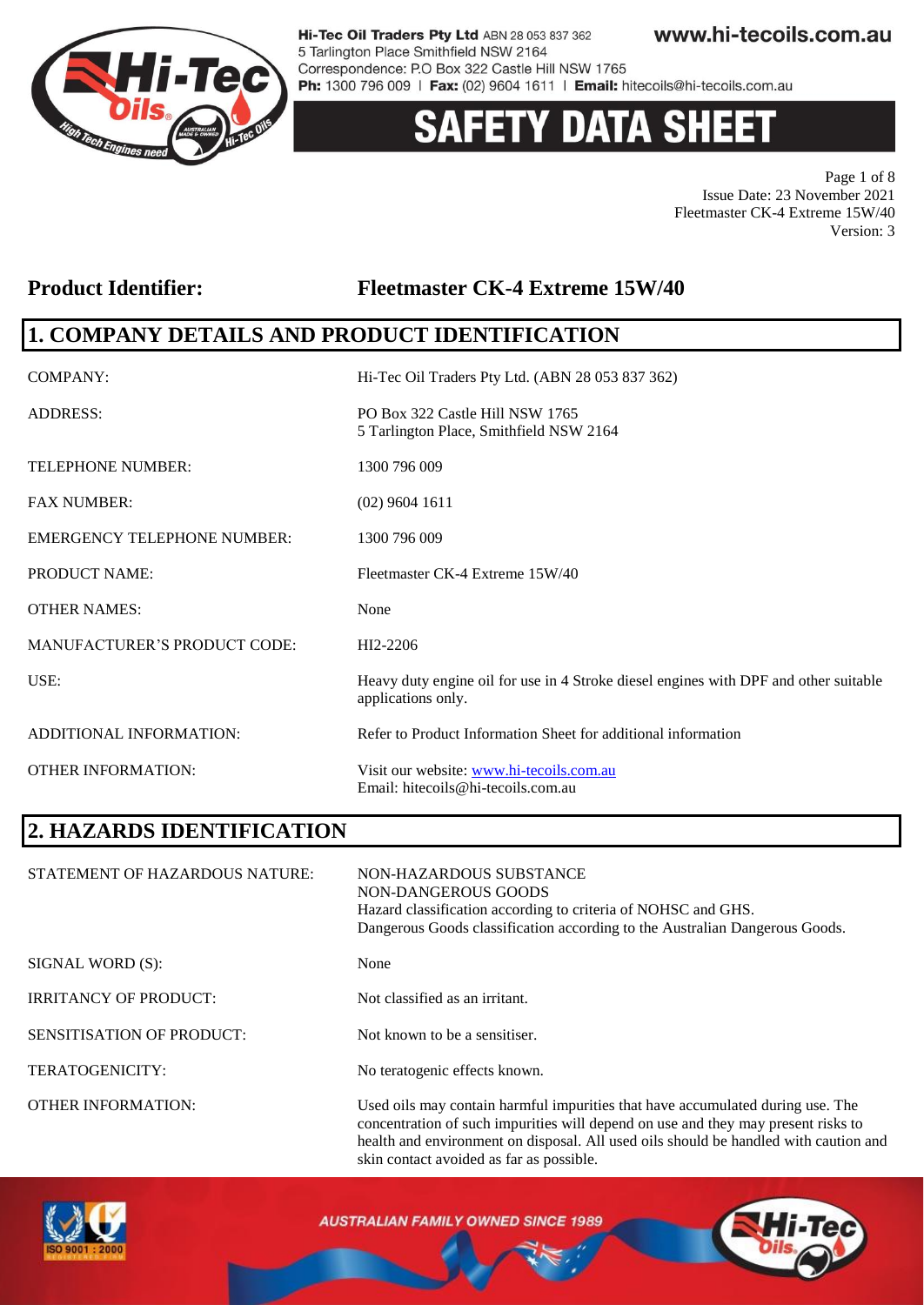

### 'Y DATA SHEE

Page 2 of 8 Issue Date: 23 November 2021 Fleetmaster CK-4 Extreme 15W/40 Version: 3

### **3. IDENTIFICATION / COMPOSITION OF INGREDIENTS**

CHEMICAL CHARACTERISTICS**:** Liquid

INGREDIENTS:-

CHEMICAL ENTITY:<br>
Distillates. Hydrotreated Heavy Paraffinic<br>
64742-54-7 70 - 100% Distillates, Hydrotreated Heavy Paraffinic 64742-54-7 70 – 100%<br>Ingredients determined not to be hazardous Mixture To 100% Ingredients determined not to be hazardous Mixture Zinc alkyldithiophosphate Confidential  $0 - 4.99\%$ 

OTHER INFORMATION: The petroleum oils in this product contain less than 3% DMSO extract as measured by

### **4. FIRST AID MEASURES**

#### **HEALTH EFFECTS**

| SWALLOWED:                   | If a large quantity is ingested seek immediate medical attention. Give water to drink.<br>DO NOT induce vomiting. If vomiting occurs get immediate medical attention due to<br>aspiration into lungs risk.                                                                                                                                                                                                                                                                                                                          |
|------------------------------|-------------------------------------------------------------------------------------------------------------------------------------------------------------------------------------------------------------------------------------------------------------------------------------------------------------------------------------------------------------------------------------------------------------------------------------------------------------------------------------------------------------------------------------|
| EYE:                         | Immediately irrigate with copious amounts of water for at least 15 minutes. Eyelids to<br>be held open. In all cases of eye contamination it is a sensible precaution to seek<br>medical advice.                                                                                                                                                                                                                                                                                                                                    |
| SKIN:                        | Remove contaminated clothing and wash skin thoroughly with plenty of soap and<br>water. High pressure injection through the skin requires URGENT medical attention<br>for possible incision, irrigation and/or debridement. Contact with molten material will<br>require treatment by a physician for burns (Do not remove material).                                                                                                                                                                                               |
| <b>INHALED:</b>              | Remove victim from exposure to fresh air $-$ avoid becoming a casualty. Allow patient<br>to assume most comfortable position and keep warm. Keep at rest until fully<br>recovered. Seek medical advice if effects persist. If breathing laboured and patient<br>cyanotic (blue), ensure airways are clear and have qualified person give oxygen<br>through face mask. If breathing has stopped apply artificial respiration at once. In the<br>event of cardiac arrest, apply external cardiac massage and seek urgent medical aid. |
| <b>FIRST AID FACILITIES:</b> | Normal washroom facilities are generally suitable. Ensure an eye wash station and<br>safety shower is available and ready for use.                                                                                                                                                                                                                                                                                                                                                                                                  |
| <b>ADVICE TO DOCTOR:</b>     | Treat symptomatically.                                                                                                                                                                                                                                                                                                                                                                                                                                                                                                              |
| <b>OTHER INFORMATION:</b>    | Keep water and mild soap near work site.                                                                                                                                                                                                                                                                                                                                                                                                                                                                                            |

IP 346 test method.



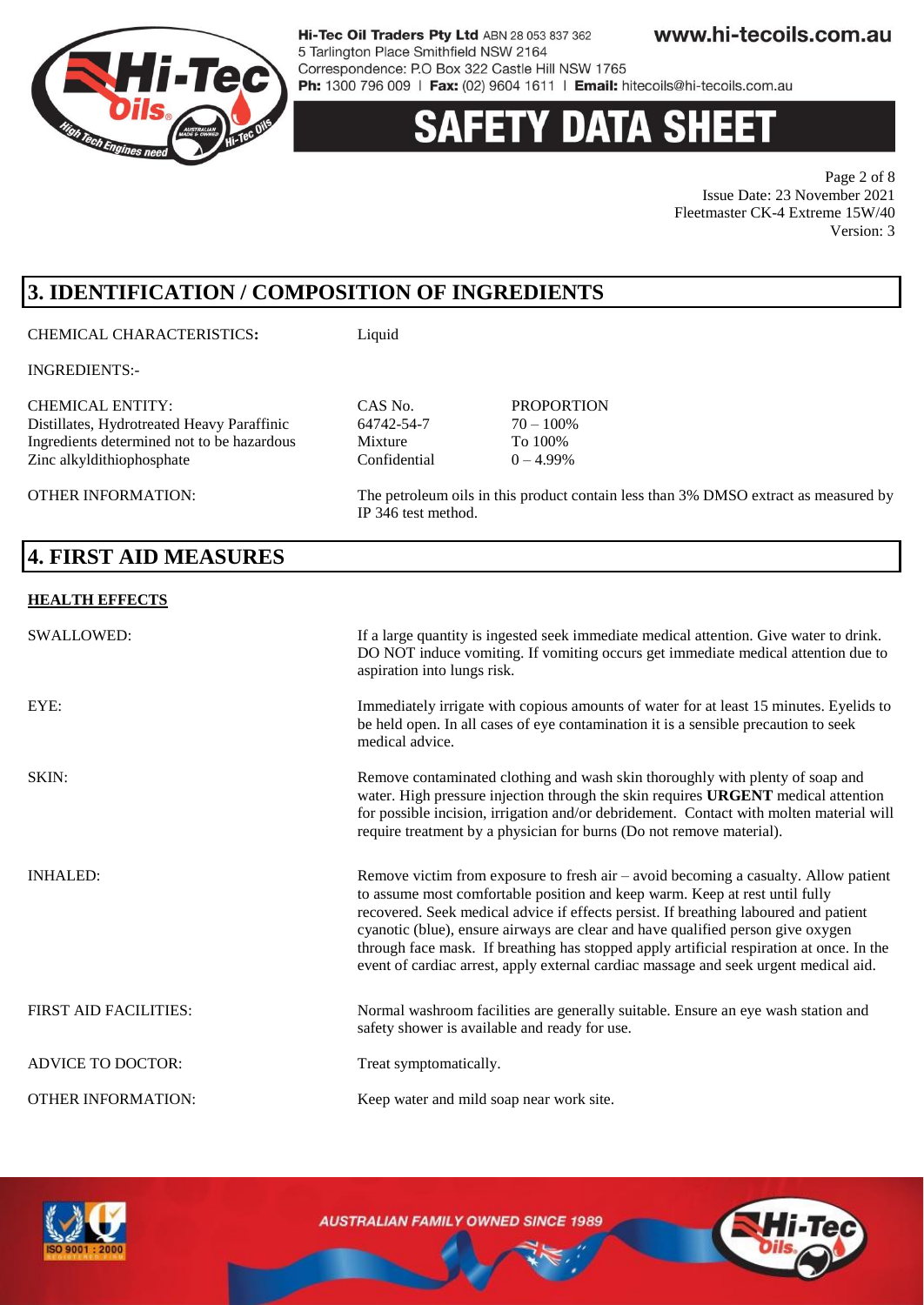

### 'Y DATA SH

Page 3 of 8 Issue Date: 23 November 2021 Fleetmaster CK-4 Extreme 15W/40 Version: 3

### **5. FIRE FIGHTING MEASURES**

#### **FIRE/EXPLOSION HAZARD**

| <b>HAZARDS OF USE/STORAGE:</b>           | Product is a C2 combustible liquid according to AS 1940. This product is combustible<br>if preheated.                                                                                                         |
|------------------------------------------|---------------------------------------------------------------------------------------------------------------------------------------------------------------------------------------------------------------|
| <b>HAZARDS FROM COMBUSTION PRODUCTS:</b> | Combustion products may include: oxides of carbon, nitrogen and sulphur, a complex<br>mixture of airborne unidentified organic and inorganic solid and liquid particulates.                                   |
| FIRE-FIGHTING RECOMMENDATIONS:           | If safe to do so, remove containers from path of fire. Keep storage tanks, pipelines,<br>containers, fire exposed surfaces, etc. cool with water spray. Avoid spreading liquid<br>and fire by water flooding. |
| PRECAUTION:                              | Do not use water jet. Water may cause splattering.                                                                                                                                                            |
| SUITABLE EXTINGUISHING MEDIA:            | Use foam, sand, carbon dioxide or dry chemical.                                                                                                                                                               |
| PROTECTIVE MEASURES:                     | Fire fighters should wear self-contained breathing apparatus if risk of exposure to<br>products of combustion.                                                                                                |
| <b>REACTIVITY:</b>                       | May react with strong oxidising agents.                                                                                                                                                                       |

### **6. ACCIDENTAL RELEASE MEASURES**

SPILLS & DISPOSAL: Slippery when spilt. Avoid accidents, clean up immediately.

CLEAN-UP PROCEDURE - SMALL SPILLS (20L or less): Absorb or contain liquid with sand, earth or spill control material. Shovel up using non-sparking tools and place in a sound labelled sealable container for subsequent safe disposal. Place leaking containers in a sound labelled drum. Scrub contaminated surfaces with detergent solution. Retain washings as contaminated waste.

CLEAN-UP PROCEDURES - LARGE SPILLS (Greater than 20L): Transfer to a sound labelled, sealable container for product recovery or safe disposal. Treat residues as for small spills.

PERSONAL PRECAUTIONS: Extinguish naked flames. Remove ignition sources. No smoking. Avoid sparks. Take precautionary measures against static discharges. Avoid contact with skin, eyes and clothing. Evacuate the area of non-essential personnel. Shut off leaks, if possible without personal risk. Do not breathe vapours. Ventilate contaminated area thoroughly. Dispose of according to local regulations.



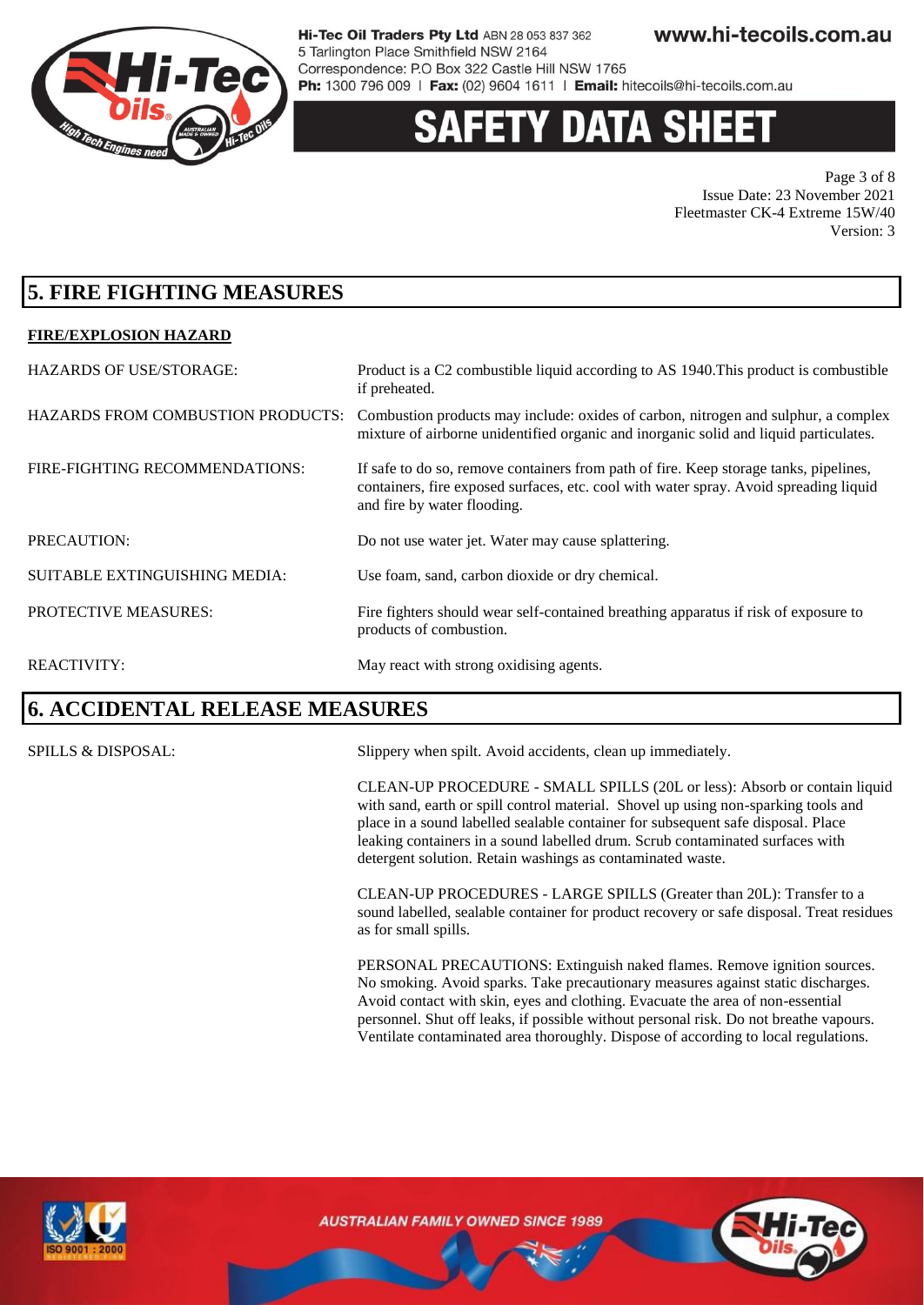

### **Y DATA SH**

Page 4 of 8 Issue Date: 23 November 2021 Fleetmaster CK-4 Extreme 15W/40 Version: 3

### **6. ACCIDENTAL RELEASE MEASURES (CONT)**

OTHER INFORMATION: PROCEDURES IN CASES OF LEAKAGE OR BREAKAGE: Stop the source of the leak or release and contain spill if possible. Ventilate area. Use respirator and protective clothing outlined in this MSDS. Cover spill with inert absorbent earth. Use a stiff brush to mix thoroughly. Sweep up and place in a sound labelled disposable container. Scrub contaminated area with detergent and water using a stiff brush. Pick up liquid with additional absorbent material and place in a sound labelled disposable container. Prevent contamination of groundwater or surface water.

should be provided to maintain airborne concentration levels below the exposure

standard or the Manufacturer's recommended exposure standard.

### **7. HANDLING AND STORAGE**

| PRECAUTIONS FOR SAFE HANDLING:  | When handling product in drums, safety footwear should be worn and proper handling<br>equipment should be used. Prevent spillages. Ensure the appropriate personal<br>protective equipment is used when handling this product. Ensure high level of<br>personal hygiene is maintained when using this product. That is; always wash hands<br>before eating, drinking smoking or using the toilet. |
|---------------------------------|---------------------------------------------------------------------------------------------------------------------------------------------------------------------------------------------------------------------------------------------------------------------------------------------------------------------------------------------------------------------------------------------------|
| <b>SAFE STORAGE CONDITIONS:</b> | Keep containers closed at all times. Store in a cool place out of direct sunlight. Store<br>away from oxidising agents. Check containers regularly for leaks.                                                                                                                                                                                                                                     |
| <b>CORROSIVENESS:</b>           | Not corrosive.                                                                                                                                                                                                                                                                                                                                                                                    |
| <b>STORAGE REGULATIONS:</b>     | Store in a well ventilated place away from ignition sources, oxidising agents,<br>foodstuffs and clothing.<br>Keep containers closed when not in use.<br>Refer to AS 1940 – The Storage and Handling of Flammable Liquids, and NOHSC:<br>1015 – National Standard for Storage and Handling of Workplace Dangerous Goods<br>for further information.                                               |

### **8. EXPOSURE CONTROLS / PERSONAL PROTECTION**

NATIONAL EXPOSURE STANDARDS: No exposure standard has been established for this product. NOHSC Exposure Standard: Oil mists – time weighted average (TWA)  $5 \text{ mg/m}^3$  is recommended. OTHER EXPOSURE INFORMATION: Exposure Standard means the average concentration of a particular substance in the worker's breathing zone, exposure to which, according to current knowledge, should not cause adverse health effects nor cause undue discomfort to nearly all workers. It can be of three forms; time-weighted average (TWA), peak limitation, or short term exposure limit (STEL). ENGINEERING CONTROLS: Maintain concentration below recommended exposure limit. Special ventilation is not normally required. However, in the operation of certain equipment or at elevated temperatures mists or vapour may be generated and localised exhaust ventilation

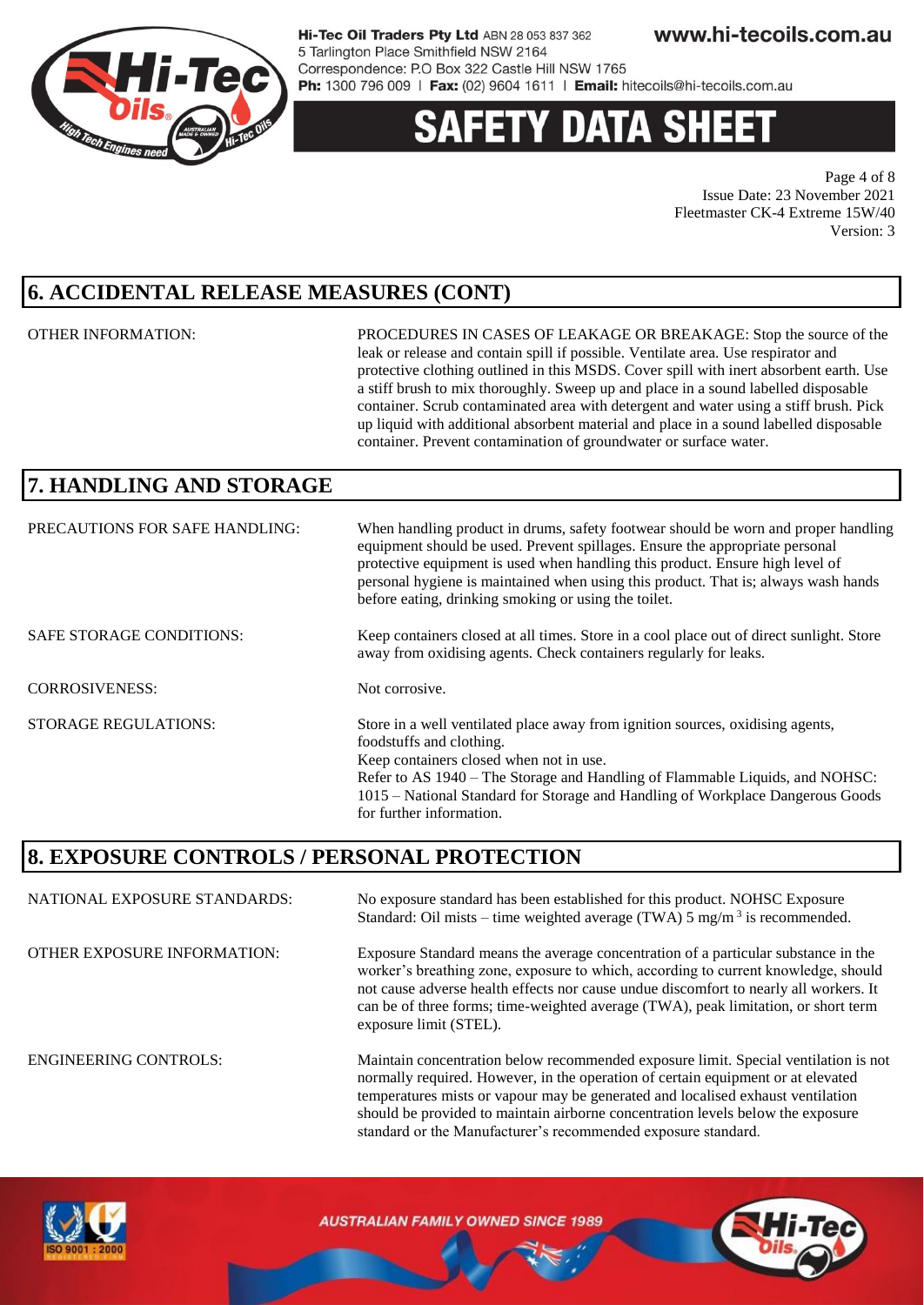

# **DATA SHEET**

Page 5 of 8 Issue Date: 23 November 2021 Fleetmaster CK-4 Extreme 15W/40 Version: 3

### **8. EXPOSURE CONTROLS / PERSONAL PROTECTION (CONT)**

| <b>RESPIRATORY PROTECTION:</b> | A respirator is not normally required. Airborne concentrations should be kept at<br>lowest level possible. If vapours, mists or dusts are generated and the recommended<br>exposure limit for the product is exceeded, use appropriate AS/NZS 1715/1716<br>approved half -face filter respirator suitable for organic vapours or air supplied<br>respirator are worn. Air supplied respirators should always be worn when the airborne<br>concentration of the contaminant or the oxygen content of the air is unknown |
|--------------------------------|------------------------------------------------------------------------------------------------------------------------------------------------------------------------------------------------------------------------------------------------------------------------------------------------------------------------------------------------------------------------------------------------------------------------------------------------------------------------------------------------------------------------|
| <b>EYE PROTECTION:</b>         | Safety glasses, goggles or face shield as appropriate.                                                                                                                                                                                                                                                                                                                                                                                                                                                                 |
| <b>HAND PROTECTION:</b>        | Wear gloves of impervious material such as PVC, neoprene or nitrile gloves.                                                                                                                                                                                                                                                                                                                                                                                                                                            |
| <b>FOOTWEAR:</b>               | Enclosed footwear.                                                                                                                                                                                                                                                                                                                                                                                                                                                                                                     |
| <b>BODY PROTECTION:</b>        | Overalls or similar protective apparel.                                                                                                                                                                                                                                                                                                                                                                                                                                                                                |
| <b>HYGIENE MEASURES:</b>       | Always wash hands before eating, drinking, smoking or using the toilet. If<br>contamination occurs, change clothing. Launder contaminated clothing before reuse.<br>Discard internally contaminated gloves.                                                                                                                                                                                                                                                                                                            |
| SPECIAL PROTECTIVE MEASURES:   | The product will not burn unless preheated. Isolate from sources of heat, naked flames<br>or sparks.                                                                                                                                                                                                                                                                                                                                                                                                                   |

### **9. PHYSICAL AND CHEMICAL PROPERTIES**

| FORM:                               | Liquid                                      |
|-------------------------------------|---------------------------------------------|
| APPEARANCE:                         | Clear and bright liquid.                    |
| COLOUR:                             | Clear amber/brown                           |
| ODOUR:                              | Mild                                        |
| <b>MELTING POINT:</b>               | Less than $0^{\circ}$ C                     |
| <b>BOILING POINT:</b>               | Greater than $300^{\circ}$ C                |
| DENSITY @ $15^{\circ}$ C (kg/L):    | 0.876 typical                               |
| FLASHPOINT (ASTM D-93), Closed Cup: | $>200^{\circ}C$                             |
| FLAMMABILITY LIMITS -LOWER:         | Approximately 1.5%                          |
| FLAMMABILITY LIMITS - UPPER:        | Approximately 6.0%                          |
| <b>FLAMMABILITY:</b>                | Combustible Liquid C2 according to AS 1940. |

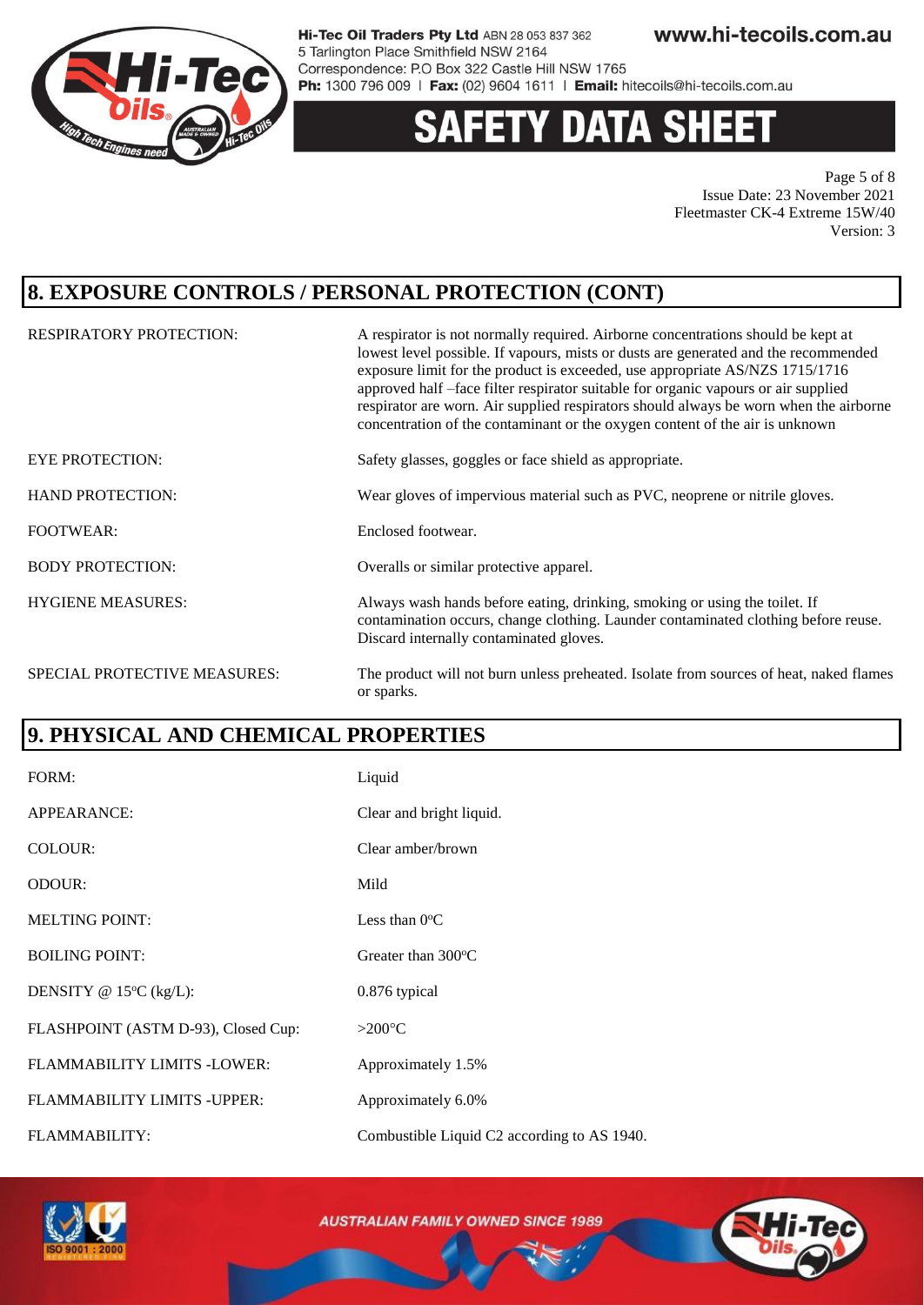

# **Y DATA SHEET**

Page 6 of 8 Issue Date: 23 November 2021 Fleetmaster CK-4 Extreme 15W/40 Version: 3

### **9. PHYSICAL AND CHEMICAL PROPERTIES (CONT)**

| <b>SOLUBILITY IN WATER:</b>                | Not soluble.                                                               |
|--------------------------------------------|----------------------------------------------------------------------------|
| SOLUBILITY IN ORGANIC SOLVENTS:            | Soluble in petroleum solvents.                                             |
| <b>VAPOUR PRESSURE:</b>                    | Less than $0.1$ kPa                                                        |
| VAPOUR DENSITY $(Air = 1)$ :               | Greater than 2.0                                                           |
| VISCOSITY @ 40 $^0C$ (mm <sup>2</sup> /s): | Approximately 110                                                          |
| <b>EVAPORATION RATE:</b>                   | Less than 1 (n-butyl acetate $= 1$ )                                       |
| <b>AUTO-IGNITION TEMPERATURE:</b>          | Greater than 250°C                                                         |
| <b>EXPLOSION PROPERTIES:</b>               | Not considered an explosion risk under normal conditions of use.           |
| <b>OTHER INFORMATION:</b>                  | These physical data and other properties do not constitute a specification |

### **10. STABILITY AND REACTIVITY**

| <b>CHEMICAL STABILITY:</b>  | Stable under normal conditions of use.                           |
|-----------------------------|------------------------------------------------------------------|
| <b>CONDITIONS TO AVOID:</b> | Heat, direct sunlight, open flames or other sources of ignition. |
| INCOMPATIBLE MATERIALS:     | Strong oxidising agents.                                         |
| <b>HAZARDOUS REACTIONS:</b> | Will react with strong oxidising agents.                         |
| HAZARDOUS POLYMERISTION:    | Will not occur.                                                  |

### **11. TOXICOLOGICAL INFORMATION**

| <b>TOXICOLOGY INFORMATION:</b> | This product contains petroleum base oils, which may be refined by various processes<br>including severe solvent extraction, hydro cracking and hydro treating. These oils<br>have not been listed in the U.S. National Toxicology Program (NTP) Annual Report<br>nor have they been classified by the International Agency for Research on Cancer<br>(IARC) as carcinogenic or probably carcinogenic to humans. Oral LD50 ({UDO1}) : {<br>$UDO2$ } mg/kg. |
|--------------------------------|------------------------------------------------------------------------------------------------------------------------------------------------------------------------------------------------------------------------------------------------------------------------------------------------------------------------------------------------------------------------------------------------------------------------------------------------------------|
| <b>INHALATION:</b>             | Inhalation of mists or aerosols can produce respiratory irritation.                                                                                                                                                                                                                                                                                                                                                                                        |
| <b>INGESTION:</b>              | May cause mild irritation of the mouth, throat and stomach with nausea and mild<br>diarrhoea. Large amounts can cause vomiting which can lead to aspiration of vomited<br>material into the lungs.                                                                                                                                                                                                                                                         |

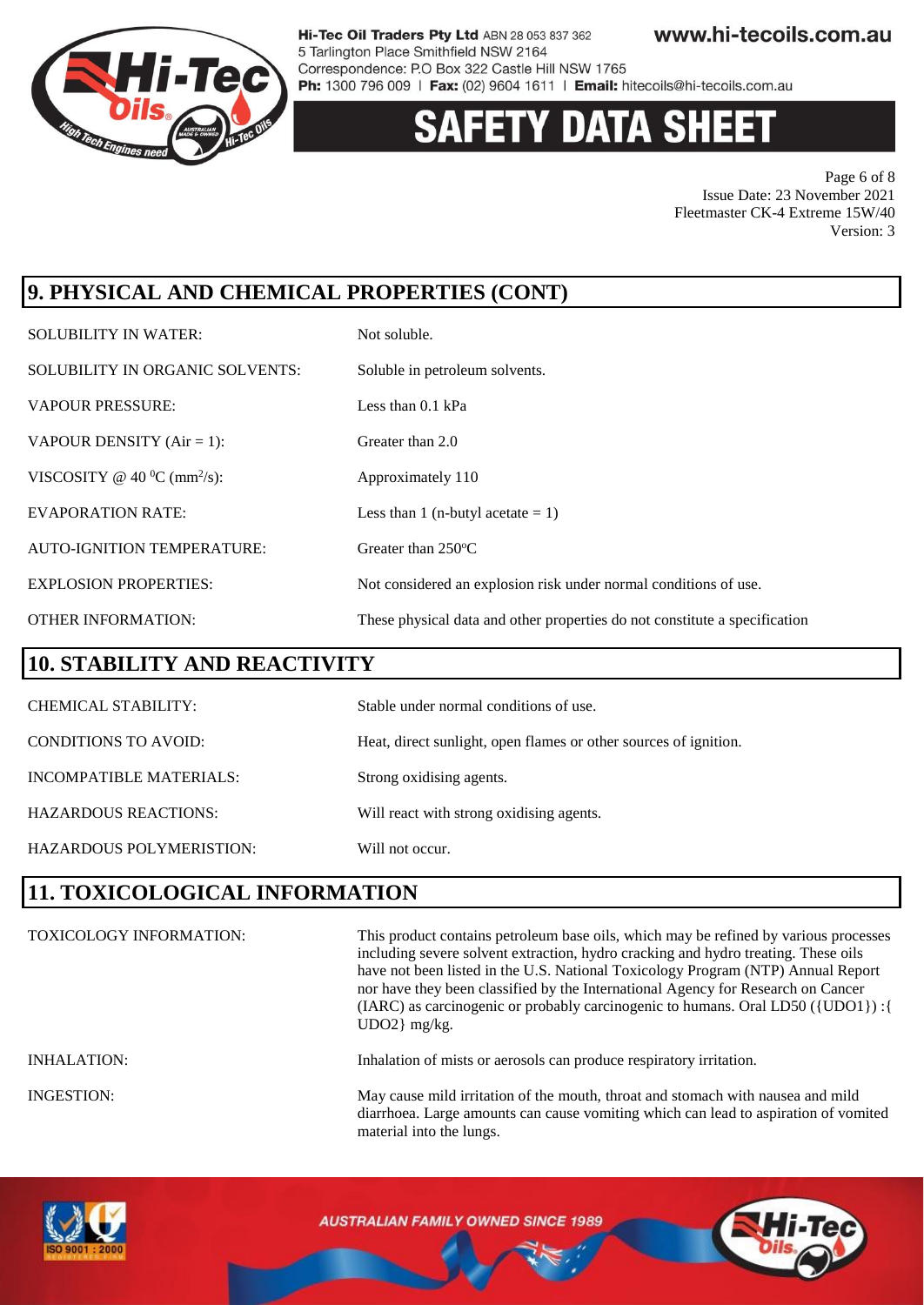

# **Y DATA SH**

Page 7 of 8 Issue Date: 23 November 2021 Fleetmaster CK-4 Extreme 15W/40 Version: 3

### **11. TOXICOLOGICAL INFORMATION (CONT)**

| SKIN:                   | Will have a de-fatting effect on the skin. Contact with skin may result in irritation.                                                                                                                                          |
|-------------------------|---------------------------------------------------------------------------------------------------------------------------------------------------------------------------------------------------------------------------------|
| EYE:                    | May cause watering of eyes.                                                                                                                                                                                                     |
| REPRODUCTIVE TOXICITY:  | This product contains small amounts of para-dodecylphenol. Rats when given high,<br>repeated daily doses by oral intubation experienced adverse reproductive effects. The<br>relevance of these effects to humans is uncertain. |
| <b>CHRONIC EFFECTS:</b> | Prolonged or repeated exposure may result in irritation, with the possibility of<br>dermatitis.                                                                                                                                 |
| MUTAGENICITY:           | Mutagenic effects not known.                                                                                                                                                                                                    |
| CARCINOGENICITY:        | Product is not a known carcinogen.                                                                                                                                                                                              |

### **12. ECOLOGICAL INFORMATION**

ECOLOGICAL INFORMATION: Leaching and penetration through soils is generally regarded as resulting in long-term persistence. Fresh or used product may be harmful to aquatic life. Do not allow material to enter drains or watercourses. Major constituents are expected to be readily biodegradable.

### **13. DISPOSAL CONSIDERATIONS**

DISPOSAL CONSIDERATIONS: Dispose of according to federal, E.P.A. and state regulations.

### **14. TRANSPORT INFORMATION**

ROAD & RAIL TRANSPORT:

ADG REQUIREMENT Not classified as a Dangerous Good according to the Australian Code for the Transport of Dangerous Goods by Road and Rail.

MARITIME TRANSPORT:

IMO/IMDG REQUIREMENT Not classified as a Dangerous Good according to the criteria of the International Maritime Dangerous Goods Code (IMDG Code) for transport by sea.

ICAO/IATA REQUIREMENT Not classified as a Dangerous Good according to the criteria of the International Maritime Air Transport Association (IATA) Dangerous Goods Regulations for transport by air.



AIR TRANSPORT: